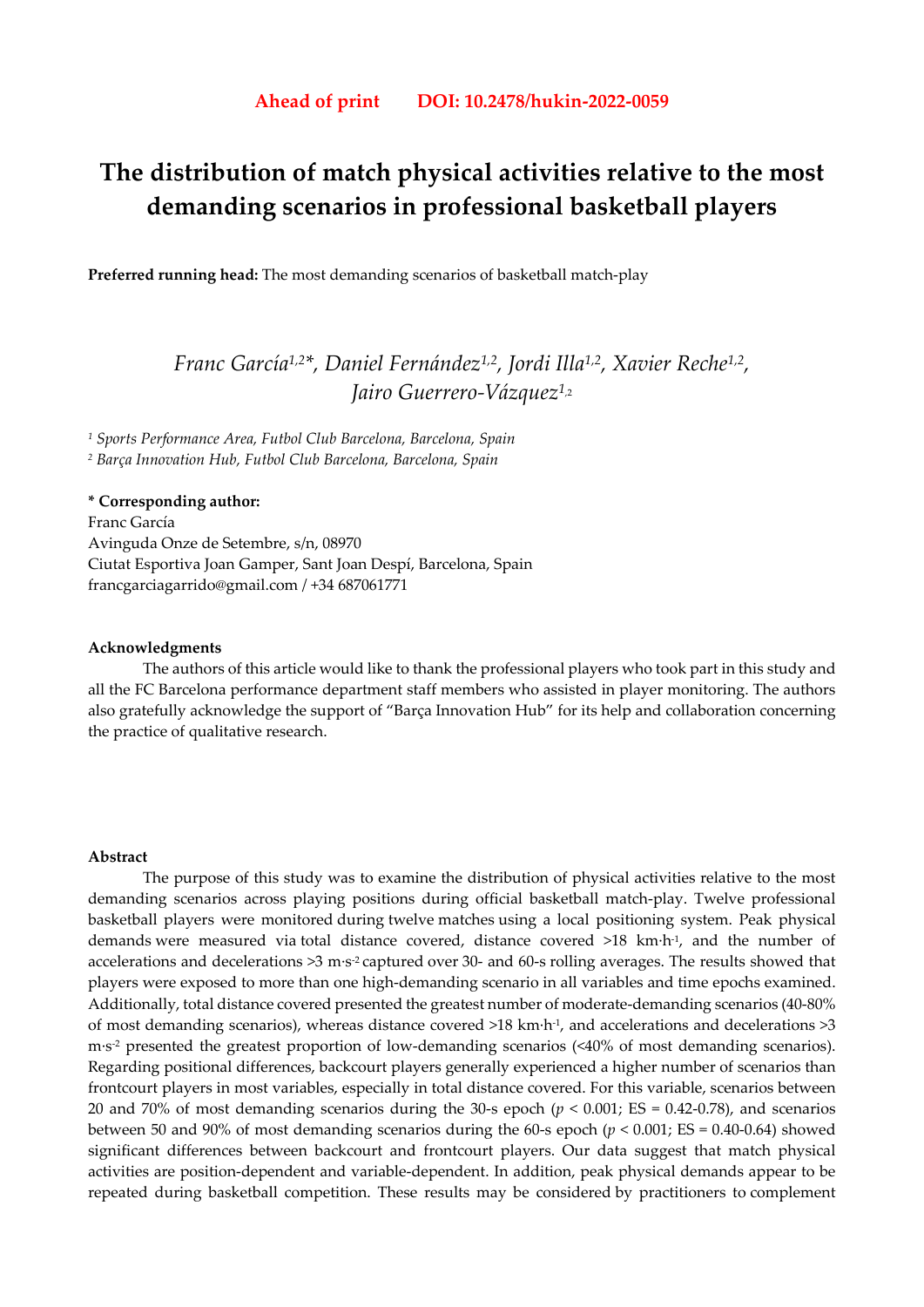average values and most demanding scenarios when prescribing individualized training programs to optimize team performance.

**Key words:** team sport, competition, technology

#### **Introduction**

Basketball is an intermittent, dynamic, and complex court-based team sport that requires multidirectional explosive actions such as sprints, accelerations, jumps, and impacts. All these actions are based on specific movements, such as driving, lay-ups, jump shooting, fast breaking, closing out, and highspeed shot blocking (Gryko et al., 2020; Mikołajec et al., 2021; Ostojic et al., 2006). Additionally, previous research suggests that the playing position might influence physical demands during basketball competition, where frontcourt players tend to achieve greater workloads compared to backcourt players (Russell et al., 2020; Stojanović et al., 2018). Understanding the influence of position-specific physical demands during official matches is vital for sport medicine practitioners who aim to minimize the risk of injury and optimize sports performance (Soligard et al., 2016).

Previous studies reported that inappropriate workloads may lead to reduced team sport performance and an increased incidence of injuries (Caparrós et al., 2018; Gabbett, 2016). Therefore, a key task for strength and conditioning specialists, and for basketball coaches, is to periodize, design, implement, monitor, and manage training sessions, which ensures that players will be prepared to deal with match intensities. Training prescription is broadly focused on the match activity profile, commonly derived from the traditional average demands during competition. Owing to the use of inertial devices combined with ultra-wide band-based local positioning systems to track players indoor (Serpiello et al., 2017), average values of distance (based on distance covered at different speed zones), and the number of high-intensity accelerations and decelerations during basketball match play have been extensively examined (García et al., 2020; Svilar et al., 2018; Vázquez-Guerrero et al., 2019).

The traditional approach of average physical demands was demonstrated to underestimate peak intensities during basketball match play (Gabbett et al., 2016; Vázquez-Guerrero & Garcia, 2020); therefore, it seems necessary to use alternative methods to determine the most demanding scenarios (MDS) and to prescribe appropriate training intensities during basketball-specific drills (Vázquez-Guerrero et al., 2020). With the advancement of micro-technology, there has been a large growth in research using rolling averages or moving averages (Fox et al., 2020a), to examine peak competition demands of team sports, based on the identification of the MDS (Vázquez-Guerrero et al., 2020), also referred as the most demanding passages in the current literature (Fernández et al., 2020; Illa et al., 2020b). This novel approach provides vital information that may complement previous research mostly focused on traditional average physical demands of basketball match play.

Rolling average techniques have frequently been used to determine the peak demands during different time epochs, such as at 30 and 60 s, in both outdoor (Johnston et al., 2020; Thornton et al., 2020; Whitehead et al., 2018) and indoor sports, such as basketball (Alonso et al., 2020; Fox et al., 2020a, 2020b; Vázquez-Guerrero et al., 2020), rink hockey (Fernández et al., 2020), and futsal (Illa et al., 2020a). Most of the investigations which reported peak demands sought to determine only one maximal scenario per game, obviating that a greater number of scenarios of the same (or similar) magnitude were also possible and meaningful. This circumstance occurs when players are exposed to more than one scenario which is remarkably close to the MDS. This concept has been previously described as the repetition of high and very high demanding scenarios (80-90% and >90% of the MDS) (Illa et al., 2020a). To the authors' knowledge, only two investigations have reported the distribution of submaximal intensities relative to the peak game demands in Australian football and rugby league (Johnston et al., 2020; Thornton et al., 2020). Nevertheless, to date, no study has described the distribution of the physical activities relative to the peak demands during basketball competition.

Therefore, the aim of this study was to determine the 30- and 60-s MDS, the distribution of distance, the distance covered  $>18$  km·h<sup>-1</sup>, and the number of accelerations and decelerations  $>$ , 3 m·s<sup>-2</sup>, relative to the maximal mean intensities, in frontcourt and backcourt players in professional basketball during official competition.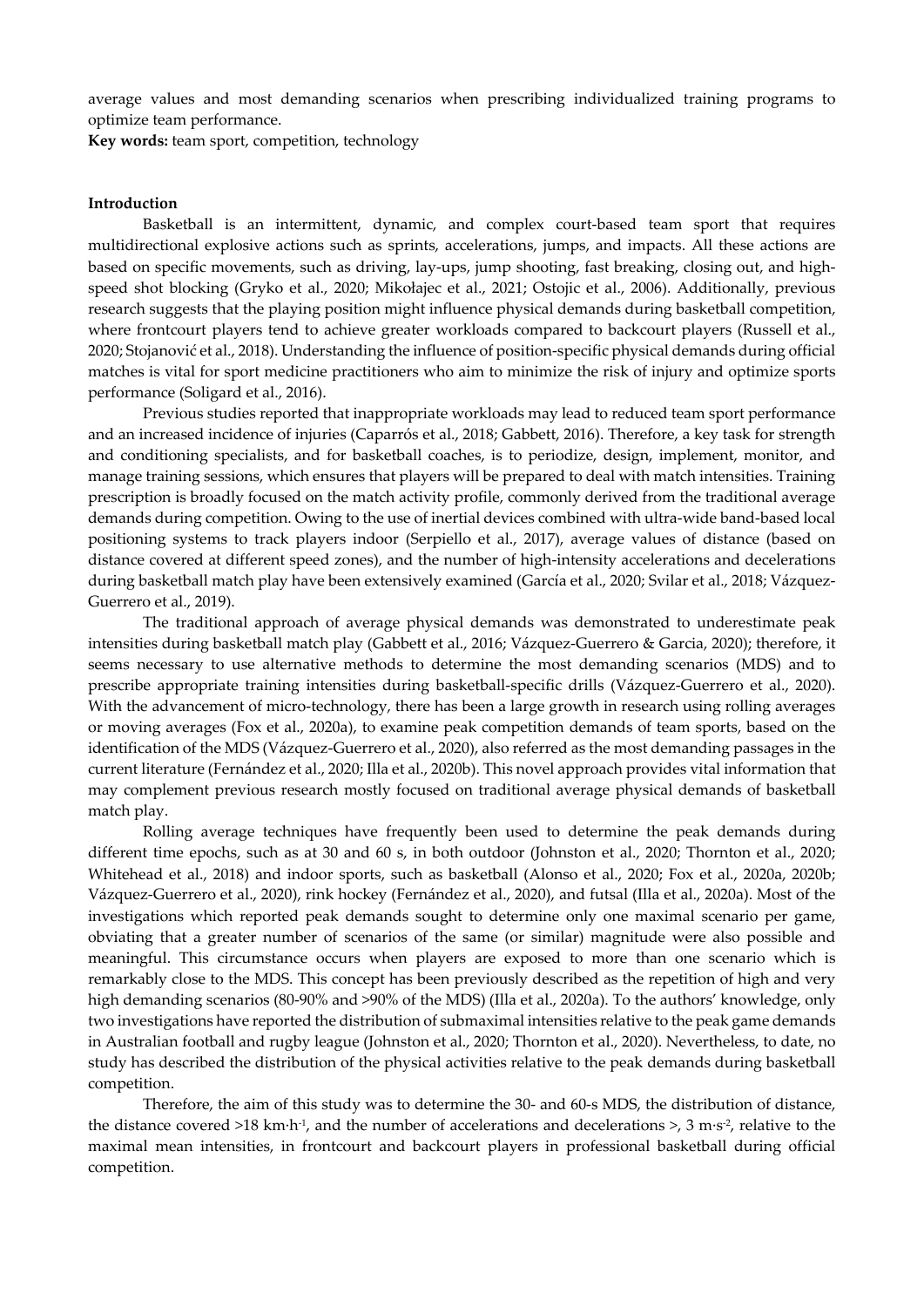#### **Methods**

#### *Participants*

 Twelve professional male basketball players (age: 19.59 ± 1.65 years; body mass: 93.42 ± 15.45 kg; body height: 200.86 ± 7.87 cm; all measurements: mean ± SD) from a team which competed in the Spanish basketball second league voluntarily participated in the study. Following Russell et al.'s (2020) recommendations, players were categorized according to their playing position as frontcourt ( $n = 7$ ) and backcourt ( $n = 5$ ) players. For data to be included in our analysis, players had to participate for a minimum of five minutes of live time, not suffering injury during the match (Vázquez-Guerrero et al., 2019, 2020; Vázquez-Guerrero and García, 2020). These players were routinely monitored as part of their day-to-day training and playing practices. Prior to the commencement of the study, all participants were fully informed of the purpose and requirements of the study and they provided voluntary written informed consent before participating. Therefore, no authorization was required form an institutional ethics committee (Winter and Maughan, 2009), and this study was conducted in accordance with the Declaration of Helsinki.

### *Design and Procedures*

 The current retrospective observational study was designed to profile the distribution of match physical activities of male professional basketball players, in relation to the MDS of competitive match play. Data from 12 official LEB Oro matches (Spanish second basketball league) were collected through an electronic performance and tracking system (WIMU PRO™, Realtrack Systems, Almeria, Spain) during the 2018-2019 competitive season. Specifically, the team won 2 out of 12 home games analyzed and finished the regular season in the 17<sup>th</sup> position after winning 9 out of the 34 total matches. *Measures* 

Players' physical demands were monitored and recorded with a local positioning system (LPS) (WIMU PRO™, Realtrack Systems SL) during twelve competitive home matches. Based on recent recommendations regarding data collection quality (Rico-González et al., 2020), this research observed certain considerations: (1) the technology used was ultra-wide band (UWB), which occupied a very large frequency band, at least 0.5 GHz; (2) for analysis, the UWB system was calibrated, and the WIMU PRO devices were synchronized to the UWB system one hour before the game started, through the antennas and the technology; (3) there was no metallic material in the vicinity of the antennas; and (4) the system used time difference of arrival (TDOA), one of the most widely-used localization schemes that records the arrival time of the source signal. Throughout the course of the season, each player wore the same assigned LPS micro-technology device  $(81 \times 45 \times 15 \text{ mm}, 70 \text{ g})$  to reduce any potential inter-unit variability (Castellano et al., 2011). The WIMU PRO<sup>™</sup> units were equipped with four 3D accelerometers (full-scale out output ranges were  $\pm 16$  g,  $\pm 16$  g,  $\pm 32$  g,  $\pm 400$ g; 100 Hz sample frequency), three gyroscopes (8000º/s full-scale output range; 100 Hz sample frequency), a 3D magnetometer (100 Hz sample frequency), a global positioning system (10 Hz sample frequency), and a LPS with UWB technology (18 Hz sample frequency). For better signal emission and reception, the LPS installed on the basketball court consisted of six UWB antennas, which were located forming a rectangle (Figure 1) (Vázquez-Guerrero and García, 2020). With a sampling frequency for positioning data of 18 Hz, the LPS operated using triangulations between the antennas and the units (the six antennas sent a signal to the units every 55.5 ms). Then, the device calculated the time required to receive the signal and derived the unit position (coordinates X and Y) using one of the antennas as a reference.

 All matches were played on the same court with similar environmental conditions. The LPS units were activated ten minutes prior to the start of each match, after a standardized 30-min warm-up. These units were then fitted to players within a specially designed tight-fit vest between the shoulder blades in the upper part of the back, ensuring that players' torso and upper limb mobility was not restricted. All players were continuously monitored during each match; however, real-time LPS data were only considered for analysis when players were competing on the court, excluding the resting periods between quarters and every time players were substituted.

 The four physical demand variables selected to describe the distribution of match activities were: total distance covered (m), distance covered  $>18$  km·h<sup>-1</sup> (m), and the number of accelerations and decelerations  $>3$  $m·s-2$ .

After each match, LPS data were downloaded and extracted using manufacturer's software (SPRO™, Realtrack Systems SL, version 956). Software provided instantaneous raw data for each variable and player, using the rolling average method with two different time epochs (30 s and 60 s), and recording from the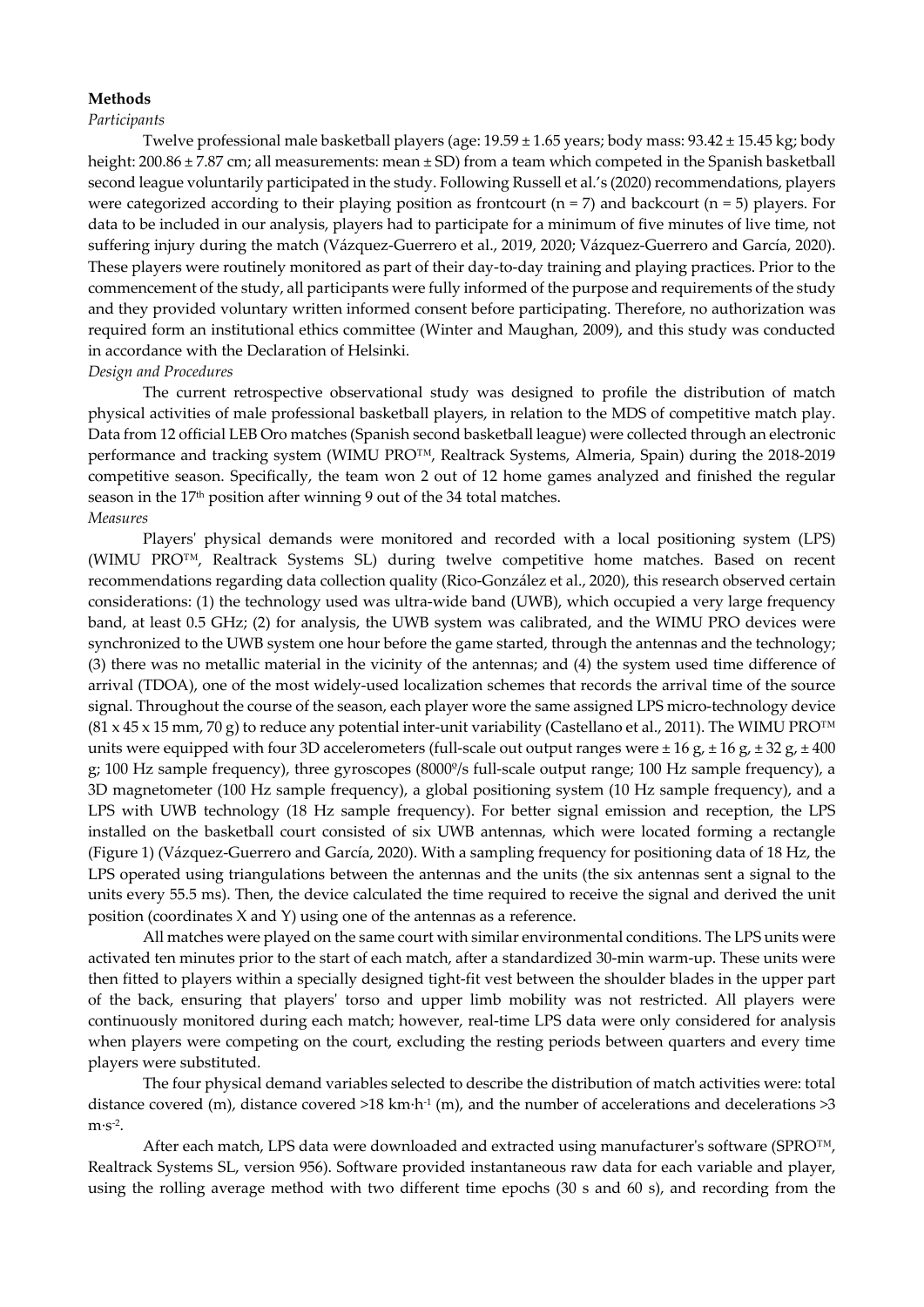greatest to the smallest time epoch values. Rolling averages are used in a variety of team sports (Fernández et al., 2020; Illa et al., 2020a; Vázquez-Guerrero et al., 2020; Whitehead et al., 2018) to calculate most demanding scenarios during a pre-fixed time epoch. For example, for a 60 s epoch, WIMU PRO™ software identified 1080 consecutive data points (e.g., 18 samples/s for 60 s) to calculate the player's greatest relative demand. In each epoch length, the peak values of physical demands selected were recorded independently, hence it was very likely that they came from different data points. The 30-s epoch was chosen as it represents the average duration of continuous playing in professional basketball, even though longer scenarios up to 120 s are infrequent, but possible (Salazar and Castellano Paulis, 2020). In addition to the fact that the 60-s epoch was already used in previous research (Fox et al., 2020a; Vázquez-Guerrero and García, 2020), its choice is also justified by the possibility to compare the data obtained in this epoch with common average physical demands during competition.

Based on the research of Illa et al. (2020a, 2020b), the data computation procedures were structured in two steps, which were always applied for each player and each variable. The first step was to determine an individual reference value (100% most demanding scenario reference value). For this purpose, a mean of the top three observations was examined, to smooth possible outliers (the individual reference value would have been distorted if only the greatest scenario of all games had been considered), but not to smooth the individual reference value too much (the value would have been excessively smoothed if all the observations of all games had been included into the mean). The results of these 100% reference values are presented in Tables 1 and 2 in comparison with the mean of the most demanding scenarios from all games, the maximum most demanding scenario, and the minimum most demanding scenario. The second step was to establish 10% buckets based on the individual 100% reference values and count the number of scenarios on each bucket. The final output was the total number of scenarios for each bucket, player, and variable. *Statistical analysis* 

All statistical analyses were conducted with RStudio version 1.3.1093 (RStudio, Inc.). Descriptive data were reported as mean ± standard deviation. To perform the hypothesis test to assess the differences between positions, a bootstrap confidence interval approach was used (Jovanović, 2020; Wilcox, 2010). A resampling model, with 2,000 bootstrap samples and the 95% bias-corrected and accelerated method, was used to calculate the confidence intervals of *t*-test values for each variable; the null hypothesis was that there were no differences between positions; and the mean difference in the number of scenarios was computed and presented as standardized differences (Cohen's d). Thresholds for standardized differences statistics were <0.20, trivial; 0.20 - 0.59, small; 0.60 - 1.19, moderate; 1.20 - 1.99, large; and >2.0, very large (Hopkins et al., 2009). All the reported *p*-values represent the likelihoods to observe the absolute effect sizes if the null hypothesis of zero difference was true (Plonsky, 2015).

#### **Results**

The descriptive data of the number of scenarios in each bucket and time epoch for each variable are presented in Tables 3 and 4, and Figures 2 and 3. In the two time epochs analysed, the total distance covered variable was the metric with the highest number of scenarios in the central area of the buckets (between 50- 60% and 60-70%), and distance covered >18 km·h<sup>-1</sup>. Accelerations and decelerations >3 m·s<sup>-2</sup> presented the greatest number of scenarios between 0 and 40% buckets.

Standardized differences (Cohen's d) and 95% confidence intervals between playing positions for all the variables and buckets are presented in Figures 4 and 5 for the 30- and 60-s epochs, respectively. In all buckets with significant differences, backcourt players had more scenarios with standardized effects thresholds between moderate and small, than frontcourt players. Exceptions were represented by the total distance covered in the 30-s epoch in the 90-100% bucket, and the number of decelerations >3 m·s<sup>-2</sup> in 30- and 60-s epochs in the 110-120% bucket.

#### **Discussion**

The aim of this study was to determine the distribution of match physical demands relative to the most demanding scenarios, across playing positions in 30- and 60-s epochs in professional basketball. The primary finding of this study is that, during professional basketball competition, peak physical demands did not occur as an isolated situation during the match. Indeed, players were exposed to more than one high or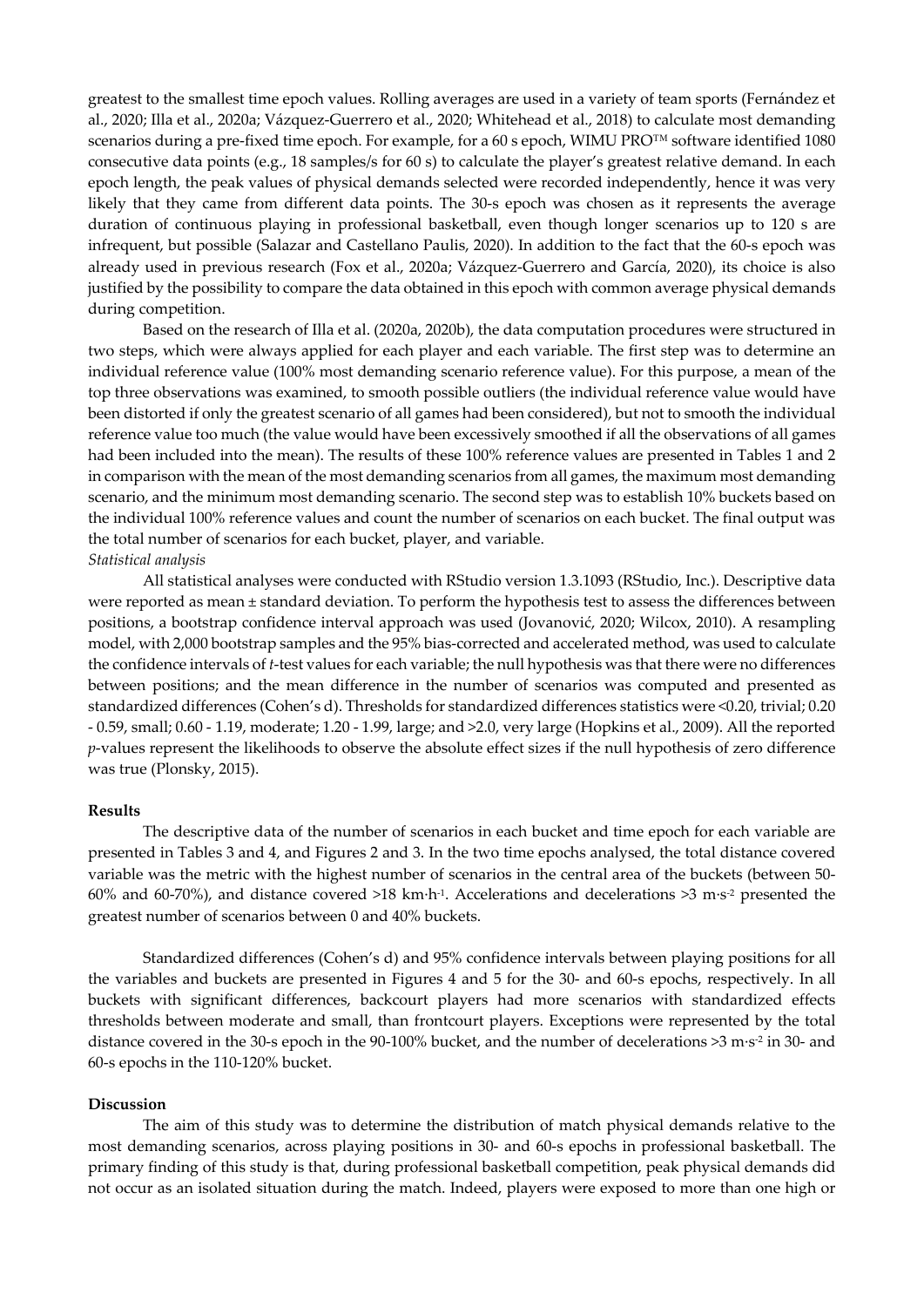very high-demanding scenario during a single match. Additionally, our data reveal that the distribution of the match physical activities relative to the MDS is variable-dependent during 30- and 60-s epochs, with a common tendency to decrease in the number of scenarios as the threshold approaches 100% of the MDS. Besides, multiple significant differences were found between frontcourt and backcourt players. Understanding the distribution of match physical activities relative to the MDS across playing positions might be useful to optimize the individual players' and team performance.

The consideration of the MDS during competition can complement the traditional approach based on average values to design optimal training drills (Vázquez-Guerrero et al., 2020; Vázquez-Guerrero and García, 2020); moreover, previous research conducted in indoor team-sports (Illa et al., 2020a, 2020b) concluded that high and very demanding scenarios repeatedly occurred during professional futsal matches. Along with the findings of Illa et al. (2020a), the results of our study show a similar trend in terms of repeatability of scenarios for total distance covered. Indeed, total distance covered presented higher repeatability of high-demanding scenarios compared to high-intensity variables, such as distance covered >18 km·h<sup>-1</sup>, and acceleration and deceleration actions  $>3$  m·s<sup>-2</sup>. Although these results could be attributed to the basketball idiosyncrasy and the team's specific playing model, which is characterised by fast-paced game play, the fact that futsal (Illa et al., 2020a, 2020b) presented comparable results could add a justification in relation to the high-volume and lowintensity nature of the locomotor total distance. More specifically, total distance covered presented up to three high-demanding scenarios during 30- and 60-s epochs. On the contrary, distance covered >18 km·h<sup>-1</sup>, and accelerations and decelerations  $>3$  m·s<sup>-2</sup> showed lower repeatability of high-demanding scenarios, with less than one scenario >80% of the MDS across playing positions and time epochs.

Regarding the match physical activity profile, total distance covered showed the greatest proportion of scenarios between 40 and 80% of the MDS. On the contrary, distance covered >18 km·h-1, and accelerations and decelerations  $>3$  m·s<sup>-2</sup> presented most activities at  $\langle 40\%$  of the MDS. Johnston et al. (2020) found the greatest volume of total distance covered at 60% of the MDS, in a 60-s epoch in the rugby league and Australian football. In agreement with Johnston et al.'s (2020) findings, our results reported that total distance covered followed a normal distribution, with the highest repeatability in moderate-demanding scenarios (40-80% of the MDS) and decreasing thereafter. Conversely, most of the scenarios in distance covered >18 km·h-1, and accelerations and decelerations  $>3$  m·s<sup>-2</sup>, were considered low-demanding (0-40% of the MDS). These observations show the importance of variable selection to adequately represent the components of the load's nature (e.g., volume and intensity), and to better understand the total distribution of physical demand activities relative to the MDS of match-play.

When comparing the distribution of the MDS across physical demands, time epochs, and playing positions, there were multiple significant differences between backcourt and frontcourt players (Figures 2 and 3). Similar to previous research in basketball (Stojanović et al., 2018), our data revealed that backcourt players tended to be exposed to higher physical demands than frontcourt players, possibly due to a combination of anthropometric, technical, and tactical characteristics, according to the playing model. While backcourt players are usually smaller and lighter than frontcourt players (Russell et al., 2020), they must perform a greater number of continuous high-intensity movements, such as full-court defense, one-on-one attacks, and actions after different types of screens (Sampaio et al., 2006). On the other hand, frontcourt players present higher values in distance covered >18 km·h<sup>-1</sup>, jumps and impacts than backcourt players (García et al., 2020). In addition to their typical role of setting screens, rebounding and shot-blocking, frontcourt players have adapted a more versatile play-style where they are required to perform switch defense, play in the perimeter and cover more distance at high-speed intensities in offensive and defensive transitions. Regarding differences, the four variables (total distance covered, distance covered >18 km·h-1, and accelerations and decelerations >3 m·s<sup>-2</sup>) presented a minimum of one significant difference with small to moderate effect size between playing positions across the 10% buckets used. Specifically, most differences were found in total distance covered: backcourt players achieved significantly more low and moderate (20-70% of the MDS) demanding scenarios during the 30-s epoch ( $p < 0.001$ ; ES = 0.42-0.78, small to moderate difference); and moderate to high (50-90% of the MDS) demanding scenarios during the 60-s epoch ( $p < 0.001$ ; ES = 0.40-0.64, small to moderate difference), compared to frontcourt players. To the best of authors' knowledge, this is the first study in basketball which has included playing positions to examine how match physical activities are distributed in relation to the most demanding scenarios. Our results show that the distribution of physical activities seems to be position-dependent in professional basketball players during official competition.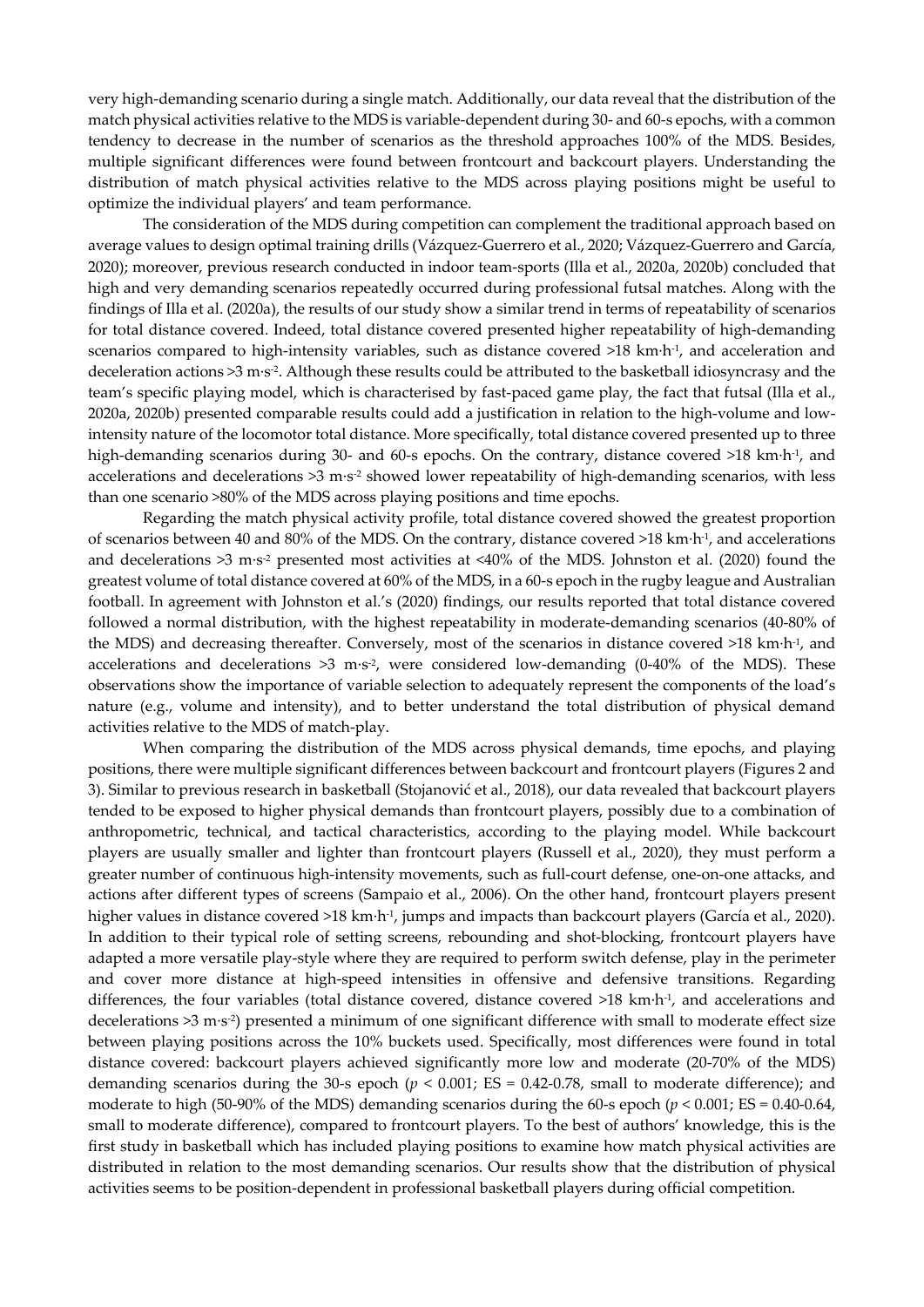In conclusion, this study shows that basketball matches tend to include more than one exposure to high and very high-demanding scenarios which are closed to the peak physical demands of match-play. Additionally, our data reveal different distributions of match physical activities relative to the MDS, during the 30- and 60-s epochs across playing positions. Different distributions were detected between total distance covered, distance covered >18 km·h<sup>-1</sup>, and accelerations and decelerations >3 m·s<sup>-2</sup>. In addition to the MDS, strength and conditioning professionals and basketball coaches must consider multiple high-demanding scenarios during competition, and variability of match-play activities relative to the peak physical demands, when optimizing training and match performance. Specifically, up to three situations >80% of the MDS of match-play in total distance covered, and a minimum of one situation of similar intensity in distance covered  $>18$  km·h<sup>-1</sup>, and in the number of accelerations and decelerations  $>3$  m·s<sup>-2</sup>, should appear during training in basketball-specific 30- and 60-s epochs. Furthermore, caution should be taken when prescribing skill-based basketball drills aiming to simulate the distribution of different variables relative to the MDS of match-play. In this regard, total distance covered demands higher attention to moderate-intensity scenarios (40-80% of the MDS), whereas distance covered >18 km·h<sup>-1</sup>, and decelerations >3 m·s<sup>-2</sup> demand higher attention to lowdemanding scenarios (<40% of the MDS). Finally, when prescribing individualized training interventions based on specific playing positions, it seems vital to protect frontcourt players and do not force them to accumulate similar physical loads to backfront players.

When interpreting the findings of this investigation, some limitations should be acknowledged. First, our data were collected from one professional team, which was considered a small, but exclusive sample size. Second, the MDS and the distribution of match physical activities relative to the peak demands were only examined using 30- and 60-s epochs. Since greater time epochs are also possible during match-play (Salazar and Castellano Paulis, 2020; Vázquez-Guerrero et al., 2020), using 120-, 180-, and 300-s epochs might be useful to better understand competition. Finally, the exclusive analysis of four variables for physical demands during competition impede to consider contextual factors, such as the activities completed by opponents and teammates, tactical strategies, and score-line margins. Future research should also consider the distribution of preparatory activities relative to the MDS of match-play during different training sessions (one, two, three, and four days prior to competition) to optimize players' and team performance.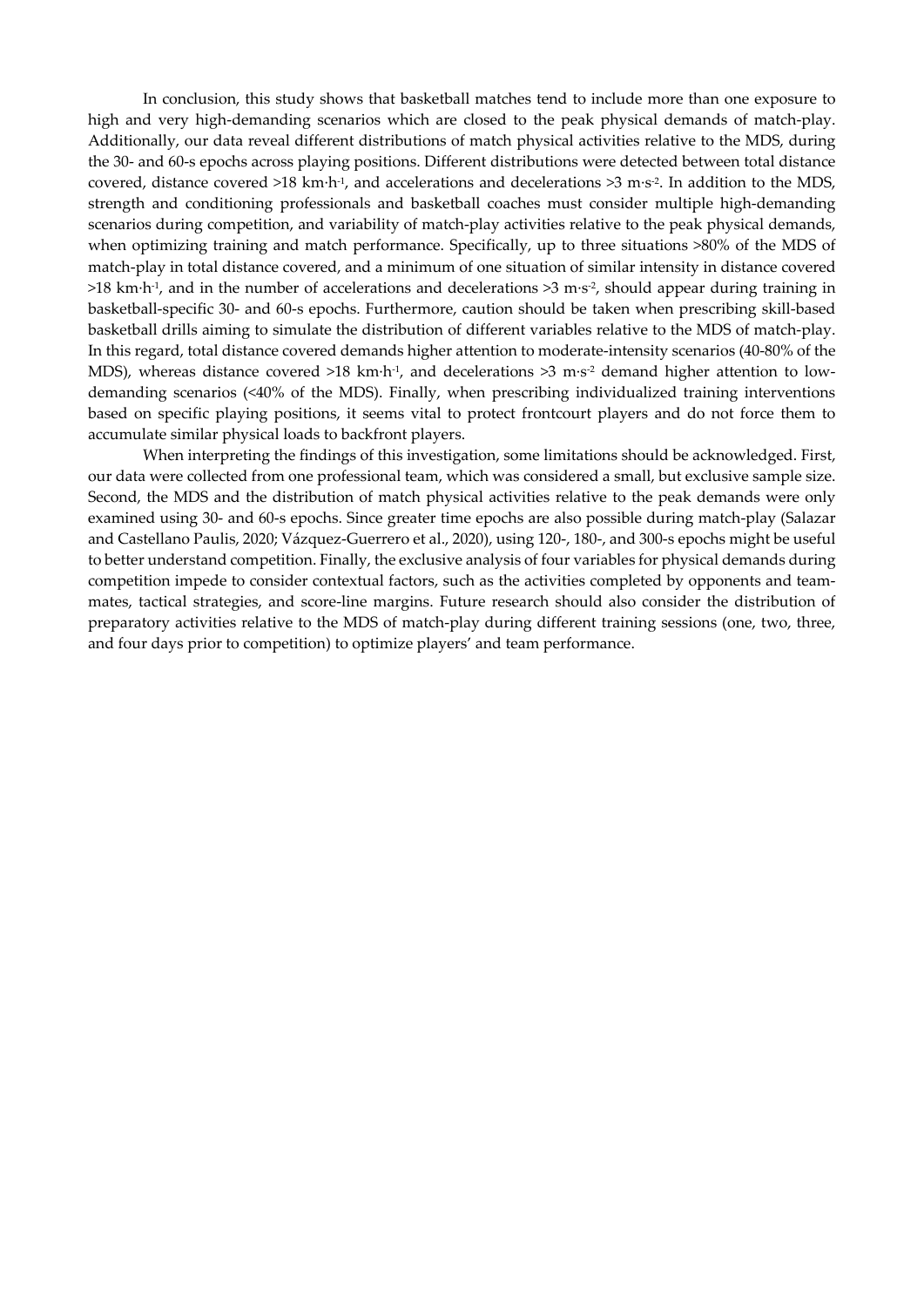#### **References**

- Alonso, E., Miranda, N., Zhang, S., Sosa, C. & Trapero, J. (2020). Peak match demands in young basketball players: approach and applications. *International Journal of Environmental Research and Public Health*, *17*(7), 2256. https://doi.org/10.3390/ijerph17072256
- Caparrós, T., Casals, M., Solana, Á. & Peña, J. (2018). Low external workloads are related to higher injury risk in professional male basketball games. *Journal of Sports Science and Medicine*, *17*(2), 289–297.
- Castellano, J., Casamichana, D., Calleja-González, J., Román, J. S. & Ostojic, S. M. (2011). Reliability and accuracy of 10 Hz GPS devices for short-distance exercise. *Journal of Sports Science and Medicine*, *10*(1), 233–234.
- Fernández, D., Novelles, A., Tarragó, R. & Reche, X. (2020). Comparing the most demanding passages of official matches and training drills in elite roller hockey. *Apunts, Educació Física i Esports*, *April*, 1–4. https://doi.org/https://doi.org/10.5672/apunts.2014-0983.es.(2020/2).140.11
- Fox, J., Conte, D., Stanton, R., Mclean, B. & Scanlan, A. (2020). The application of accelerometer-derived moving averages to quantify peak demands in basketball: A comparison of sample duration, playing role, and session type. *The Journal of Strength and Conditioning Research*, *Ahead of P*. https://doi.org/10.1519/JSC.0000000000003486
- Fox, J. L., Salazar, H., García, F. & Scanlan, A. T. (2020). Peak external intensity decreases across quarters during basketball games. *Montenegrin Journal of Sports Science and Medicine*, *8*(2), 5–12. https://doi.org/10.26773/mjssm.210304
- Gabbett, T. J. (2016). The training—injury prevention paradox: should athletes be training smarter and harder? *British Journal of Sports Medicine*, *50*(5), 273–280. https://doi.org/10.1136/bjsports-2015-095788
- Gabbett, T. J., Kennelly, S., Sheehan, J., Hawkins, R., Milsom, J., King, E., Whiteley, R. & Ekstrand, J. (2016). If overuse injury is a 'training load error', should undertraining be viewed the same way? *British Journal of Sports Medicine*, *50*(17), 1017–1018. https://doi.org/10.1136/bjsports-2016-096308
- García, F., Vázquez-Guerrero, J., Castellano, J., Casals, M. & Schelling, X. (2020). Differences in physical demands between game quarters and playing positions on professional basketball players during official competition. *Journal of Sports Science and Medicine*, *19*(2), 256–263.
- Gryko, K., Mikołajec, K., Marszałek, J., Adamczyk, J. G., Molik, B., Waśkiewicz, Z., Nikolaidis, P. & Knechtle, B. (2020). How did basketball teams win EuroBasket 2015? A non-standard analysis of performance based on passes, dribbling and turnovers. *International Journal of Performance Analysis in Sport*, *20*(3), 339– 356. https://doi.org/10.1080/24748668.2020.1749013
- Hopkins, W. G., Marshall, S. W., Batterham, A. M. & Hanin, J. (2009). Progressive statistics for studies in sports medicine and exercise science. *Medicine & Science in Sports & Exercise*, *41*(1), 3–12. https://doi.org/10.1249/MSS.0b013e31818cb278
- Illa, J., Fernandez, D., Reche, X., Carmona, G. & Tarragó, J. R. (2020a). Quantification of an elite futsal team's microcycle external load by using the repetition of high and very high demanding scenarios. *Frontiers in Psychology*, *11*(October). https://doi.org/10.3389/fpsyg.2020.577624
- Illa, J., Fernández, D., Tarragó, J. R. & Reche, X. (2020b). Most demanding passages in elite futsal: an isolated or a repeat situation? *Apunts Educación Física y Deportes*, *141*, 80–84. https://doi.org/10.5672/apunts.2014- 0983.es.(2020/4).142.10
- Johnston, R. D., Thornton, H. R., Wade, J. A., Devlin, P. & Duthie, G. M. (2020). The distribution of match activities relative to the maximal mean intensities in professional rugby league and australian football. *Journal of Strength and Conditioning Research*, *May*, *13*. doi: 10.1519/JSC.0000000000003613
- Jovanović, M. (2020). *bmbstats: Magnitude-based statistics for sports scientists* (1st ed.). http://www.complementarytraining.net
- Mikołajec, K., Banyś, D., Zurowska-Cegielska, J., Zawartka, M. & Gryko, K. (2021). How to Win the Basketball Euroleague? Game Performance Determining Sports Results during 2003-2016 Matches. *Journal of Human Kinetics*, *77*(1), 287–296. https://doi.org/10.2478/hukin-2021-0050
- Ostojic, S. M., Mazic, S. & Dikic, N. (2006). Profiling in basketball: physical and physiological characteristics of elite players. *Journal of Strength and Conditioning Research*, *20*(4), 740–744. https://doi.org/10.1519/R-15944.1
- Plonsky, L. (2015). *Advancing quantitative methods in second language research* (U. K. Routledge. (ed.); (1st ed.)).
- Rico-González, M., Arcos, A. L., Rojas-Valverde, D., Clemente, F. M. & Pino-Ortega, J. (2020). A survey to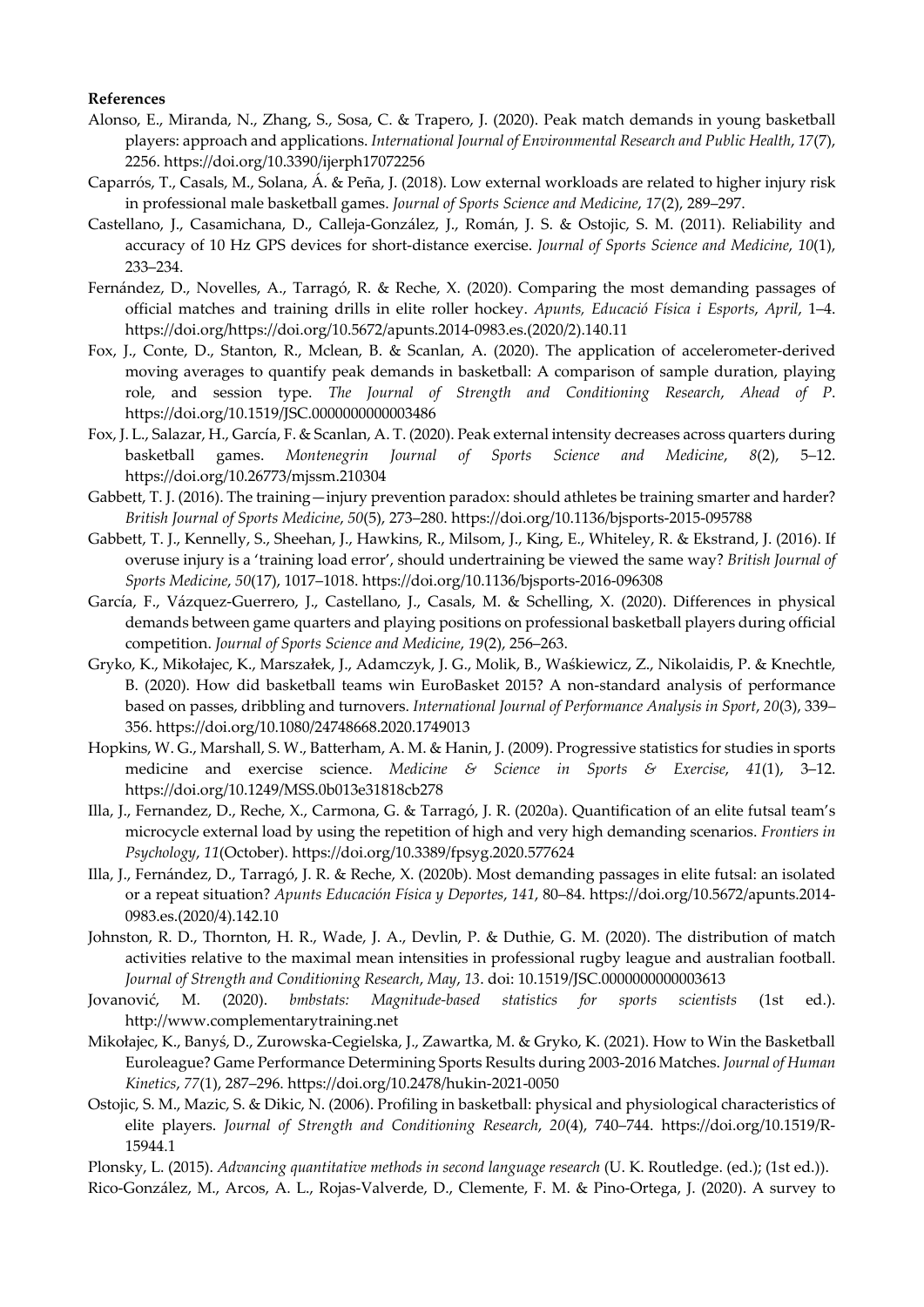assess the quality of the data obtained by radio-frequency technologies and microelectromechanical systems to measure external workload and collective behavior variables in team sports. *Sensors*, *20*(8), 2271. https://doi.org/10.3390/s20082271

- Russell, J. L., Mclean, B. D., Impellizzeri, F. M., Strack, D. S. & Coutts, A. J. (2020). Measuring physical demands in basketball: an explorative systematic review of practices. In *Sports Medicine* (Issue November). Springer International Publishing. https://doi.org/10.1007/s40279-020-01375-9
- Salazar, H. & Castellano Paulis, J. (2020). Analysis of basketball game: Relationship between live actions and stoppages in different levels of competition. *E-BALONMANO COM*, *16*(2), 109–118.
- Sampaio, J., Janeira, M., Ibáñez, S. & Lorenzo, A. (2006). Discriminant analysis of game-related statistics between basketball guards, forwards and centres in three professional leagues. *European Journal of Sport Science*, *6*(3), 173–178. https://doi.org/10.1080/17461390600676200
- Serpiello, F., Hopkins, W., Barnes, S., Tavrou, J., Duthie, G., Aughey, R. & Ball, K. (2017). Validity of an ultrawideband local positioning system to measure locomotion in indoor sports. *Journal of Sports Sciences*, *36*(15), 302. https://doi.org/https://doi.org/10.1080/02640414.2017.1411867
- Soligard, T., Schwellnus, M., Alonso, J. M., Bahr, R., Clarsen, B., Dijkstra, H. P., Gabbett, T., Gleeson, M., Hägglund, M., Hutchinson, M. R., Janse Van Rensburg, C., Khan, K. M., Meeusen, R., Orchard, J. W., Pluim, B. M., Raftery, M., Budgett, R. & Engebretsen, L. (2016). How much is too much? (Part 1) International Olympic Committee consensus statement on load in sport and risk of injury. *British Journal of Sports Medicine*, *50*(17), 1030–1041. https://doi.org/10.1136/bjsports-2016-096581
- Stojanović, E., Stojiljković, N., Scanlan, A. T., Dalbo, V. J., Berkelmans, D. M. & Milanović, Z. (2018). The activity demands and physiological responses encountered during basketball match-play: a systematic review. *Sports Medicine*, *48*(1), 111–135. https://doi.org/10.1007/s40279-017-0794-z
- Svilar, L., Castellano, J. & Jukić, I. (2018). Comparison of 5vs5 training games and match-play using microsensor technology in elite basketball. *Journal of Strength and Conditioning Research*, *33*(7), 2–8. https://doi.org/https://doi.org/DOI: 10.1519/JSC.0000000000002826
- Thornton, H. R., Armstrong, C. R., Rigby, A., Minahan, C. L., Johnston, R. D. & Duthie, G. M. (2020). Preparing for an Australian football league women's league season. *Frontiers in Physiology*, *2*(December), 1–10. https://doi.org/10.3389/fspor.2020.608939
- Vázquez-Guerrero, J., Ayala Rodríguez, F., García, F. & Sampaio, J. E. (2020). The most demanding scenarios of play in basketball competition from elite Under-18 teams. *Frontiers in Psychology*, *11*, 552. https://doi.org/https://doi.org/10.3389/fpsyg.2020.00552
- Vázquez-Guerrero, J. & Garcia, F. (2020). Is it enough to use the traditional approach based on average values for basketball physical performance analysis? *European Journal of Sport Science*, 1–18. https://doi.org/10.1080/17461391.2020.1838618
- Vázquez-Guerrero, J., Jones, B., Fernández-Valdés, B., Moras, G., Reche, X. & Sampaio, J. (2019). Physical demands of elite basketball during an official U18 international tournament. *Journal of Sport Sciences*, *37*(22), 2530–2537. https://doi.org/10.1080/02640414.2019.1647033
- Whitehead, S., Till, K., Weaving, D. & Jones, B. (2018). The use of microtechnology to quantify the peak match demands of the football codes: a systematic review. *Sports Medicine*, *48*(11), 2549–2575. https://doi.org/10.1007/s40279-018-0965-6
- Wilcox, R. R. (2010). *Fundamentals of Modern Statistical Methods: Substantially Improving Power and Accuracy (Version 2)* (Springer-Verlag (ed.); 2nd Edn).
- Winter, E. M. & Maughan, R. J. (2009). Requirements for ethics approvals. *Journal of Sports Sciences*, *27*(10), 985– 985. https://doi.org/10.1080/02640410903178344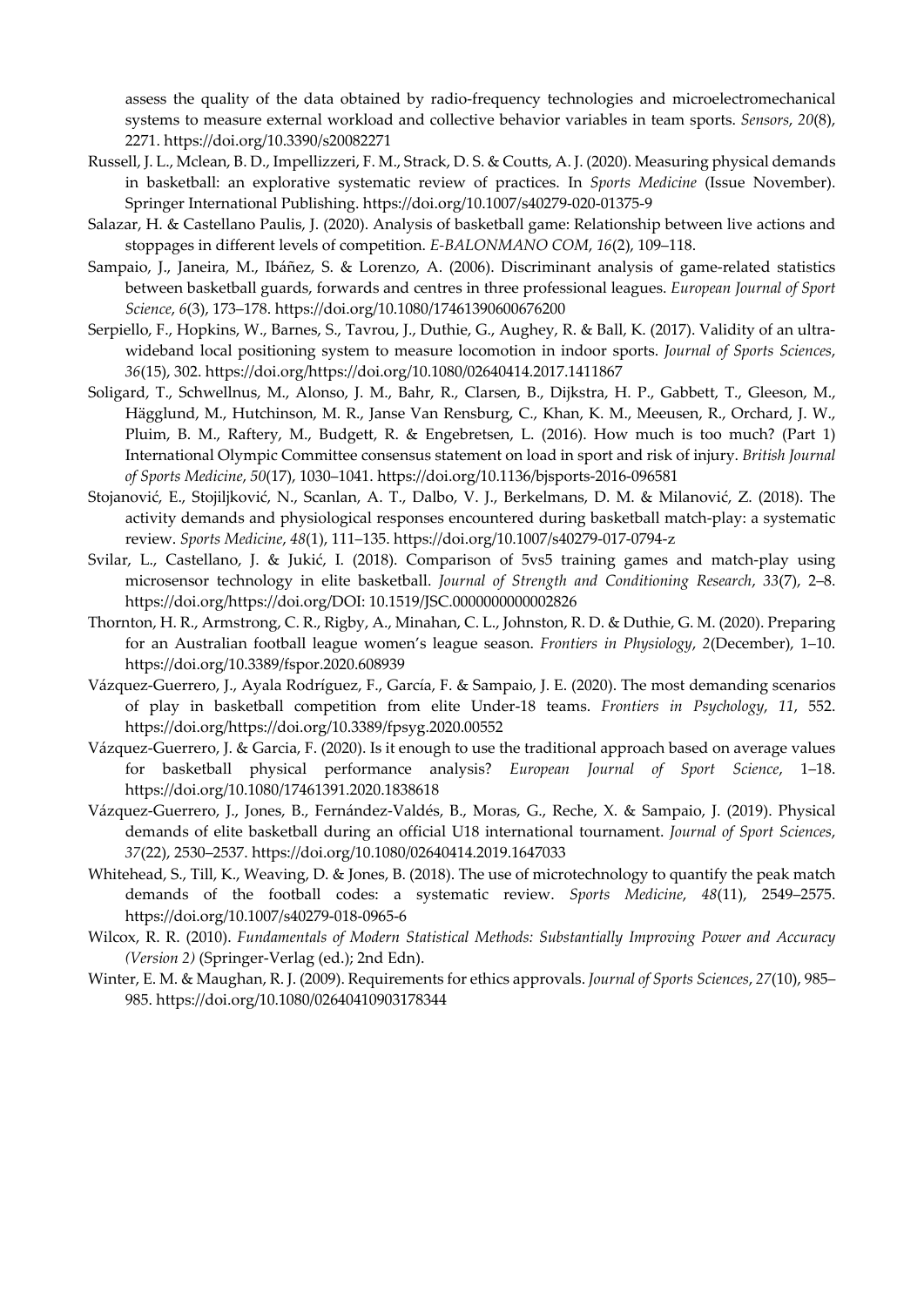# **Tables**

|          |            |                |        |        | Total Distance Covered (m) |           |       | Distance Covered $> 18$ km $\cdot$ h $\cdot$ <sup>1</sup> (m) |          |       |  |  |  |
|----------|------------|----------------|--------|--------|----------------------------|-----------|-------|---------------------------------------------------------------|----------|-------|--|--|--|
| T. epoch | Position   | Player         | Top 3  | All    | Max                        | Min       | Top 3 | All                                                           | Max      | Min   |  |  |  |
|          | Backcourt  | P1             | 89.76  | 86.54  | 90.83                      | $78.17\,$ | 21.96 | 18.84                                                         | 26.66    | 12.87 |  |  |  |
|          | Backcourt  | P2             | 90.54  | 83.87  | 91.88                      | 75.18     | 25.05 | 18.54                                                         | 26.70    | 13.15 |  |  |  |
|          | Backcourt  | P <sub>3</sub> | 99.46  | 87.72  | 103.70                     | 75.54     | 38.46 | 25.88                                                         | 41.85    | 18.00 |  |  |  |
|          | Backcourt  | P <sub>4</sub> | 101.03 | 93.43  | 116.38                     | 69.13     | 35.64 | 26.41                                                         | 38.86    | 20.17 |  |  |  |
|          | Backcourt  | P <sub>5</sub> | 103.86 | 91.77  | 115.11                     | 78.37     | 33.11 | 23.91                                                         | 35.42    | 14.42 |  |  |  |
|          | Backcourt  | P <sub>6</sub> | 91.09  | 82.51  | 94.76                      | 75.05     | 21.63 | 16.72                                                         | 23.57    | 12.39 |  |  |  |
|          | Backcourt  | $\rm P7$       | 87.38  | 78.24  | 93.57                      | 67.09     | 21.40 | 16.23                                                         | 23.80    | 11.19 |  |  |  |
| $30 - s$ |            | Mean           | 94.73  | 86.30  | 100.89                     | 74.08     | 28.18 | 20.93                                                         | 30.98    | 14.60 |  |  |  |
|          |            | ${\rm SD}$     | 6.04   | 4.90   | 10.16                      | 4.01      | 6.79  | 4.02                                                          | 7.01     | 3.03  |  |  |  |
|          | Frontcourt | P8             | 81.67  | 81.67  | 82.05                      | 81.28     | 26.83 | 26.38                                                         | 37.54    | 14.66 |  |  |  |
|          | Frontcourt | P <sub>9</sub> | 87.45  | 81.27  | 83.80                      | 65.07     | 28.31 | 19.95                                                         | 31.75    | 13.98 |  |  |  |
|          | Frontcourt | P10            | 79.31  | 73.13  | 96.36                      | 78.36     | 26.32 | 19.14                                                         | 27.36    | 9.67  |  |  |  |
|          | Frontcourt | P11            | 91.07  | 84.65  | 89.22                      | 67.10     | 24.28 | 18.66                                                         | 24.96    | 9.05  |  |  |  |
|          | Frontcourt | P12            | 86.56  | 77.73  | 93.57                      | 67.09     | 25.53 | 18.56                                                         | 27.17    | 12.30 |  |  |  |
|          |            | Mean           | 85.21  | 79.69  | 89.00                      | 71.78     | 26.25 | 20.54                                                         | 29.76    | 11.93 |  |  |  |
|          |            | ${\rm SD}$     | 4.70   | 4.42   | 6.13                       | 7.45      | 1.50  | 3.31                                                          | $5.00\,$ | 2.51  |  |  |  |
|          | Backcourt  | P <sub>1</sub> | 153.86 | 147.51 | 157.60                     | 133.19    | 23.68 | 20.27                                                         | 26.66    | 14.92 |  |  |  |
|          | Backcourt  | P <sub>2</sub> | 146.18 | 140.08 | 149.17                     | 132.86    | 30.02 | 21.85                                                         | 31.37    | 14.40 |  |  |  |
|          | Backcourt  | P <sub>3</sub> | 158.51 | 147.09 | 160.31                     | 134.47    | 38.77 | 28.70                                                         | 41.85    | 18.00 |  |  |  |
|          | Backcourt  | P <sub>4</sub> | 158.27 | 148.27 | 171.03                     | 120.90    | 38.96 | 29.18                                                         | 40.02    | 20.20 |  |  |  |
|          | Backcourt  | P <sub>5</sub> | 168.50 | 154.78 | 180.16                     | 141.53    | 36.17 | 28.25                                                         | 39.50    | 17.61 |  |  |  |
|          | Backcourt  | P <sub>6</sub> | 146.49 | 135.85 | 154.34                     | 128.73    | 24.22 | 19.06                                                         | 26.09    | 12.39 |  |  |  |
|          | Backcourt  | P7             | 143.16 | 131.96 | 149.68                     | 114.30    | 27.23 | 20.68                                                         | 30.18    | 11.19 |  |  |  |
|          |            | Mean           | 153.57 | 143.65 | 160.33                     | 129.43    | 31.29 | 24.00                                                         | 33.67    | 15.53 |  |  |  |
| $60 - s$ |            | ${\rm SD}$     | 8.31   | 7.39   | 10.62                      | 8.45      | 6.15  | 4.16                                                          | 6.16     | 2.99  |  |  |  |
|          | Frontcourt | P8             | 134.46 | 133.32 | 141.25                     | 126.13    | 27.45 | 27.08                                                         | 37.54    | 16.75 |  |  |  |
|          | Frontcourt | P <sub>9</sub> | 148.06 | 135.48 | 149.70                     | 124.78    | 30.40 | 22.94                                                         | 32.74    | 14.92 |  |  |  |
|          | Frontcourt | P10            | 134.07 | 122.50 | 139.35                     | 112.77    | 26.47 | 20.06                                                         | 27.36    | 11.70 |  |  |  |
|          | Frontcourt | P11            | 152.91 | 141.86 | 160.17                     | 131.82    | 30.74 | 23.23                                                         | 35.09    | 13.31 |  |  |  |
|          | Frontcourt | P12            | 144.31 | 132.48 | 145.68                     | 115.87    | 31.47 | 23.63                                                         | 32.28    | 15.52 |  |  |  |
|          |            | Mean           | 142.76 | 133.13 | 147.23                     | 122.27    | 29.31 | 23.39                                                         | 33.00    | 14.44 |  |  |  |
|          |            | <b>SD</b>      | 8.34   | 6.99   | 8.27                       | 7.80      | 2.20  | 2.50                                                          | 3.79     | 1.97  |  |  |  |

Table 1. Individual reference values for total distance covered and distance covered >18 km·h-1.

Note: Mean of the three most demanding scenarios for each player (top3); mean of all most demanding scenarios for each player (all); the maximum registered scenario; and the minimum registered scenario; Values reported by time epoch and position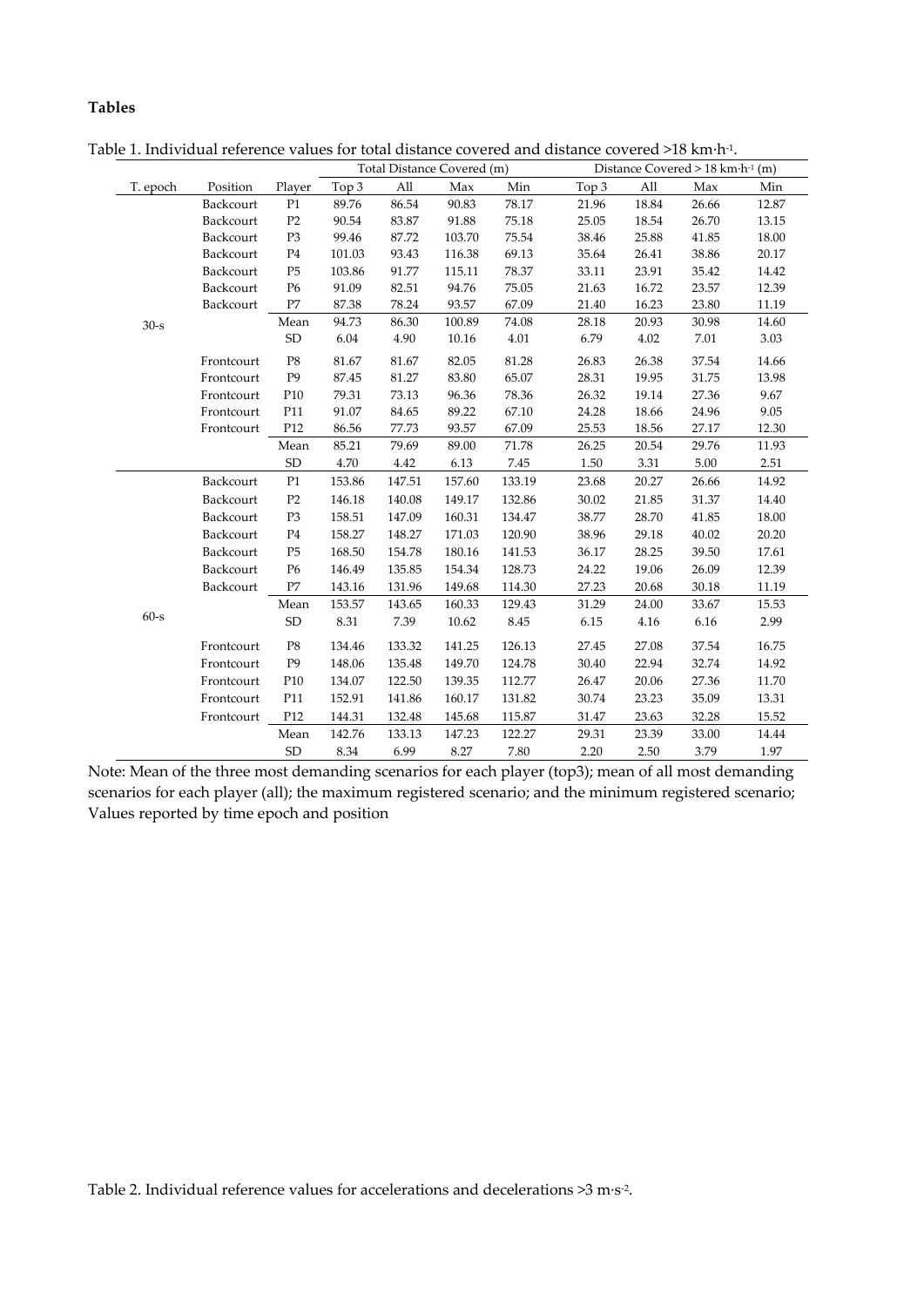|          |                             |                |         |         | Accelerations $>3$ m·s <sup>-2</sup> (n) |          | Decelerations $>3$ m·s <sup>-2</sup> (n) |      |         |         |  |  |
|----------|-----------------------------|----------------|---------|---------|------------------------------------------|----------|------------------------------------------|------|---------|---------|--|--|
| T. epoch | Position                    | Player         | Top 3   | All     | Max                                      | Min      | Top 3                                    | All  | Max     | Min     |  |  |
|          | Backcourt                   | P <sub>1</sub> | 3.7     | 3.5     | 4.0                                      | 3.0      | 3.3                                      | 3.3  | 4.0     | 3.0     |  |  |
|          | Backcourt                   | P <sub>2</sub> | 4.0     | 3.5     | 4.0                                      | 3.0      | 4.3                                      | 3.8  | 5.0     | 3.0     |  |  |
|          | Backcourt                   | P <sub>3</sub> | 5.3     | 3.5     | 6.0                                      | 2.0      | 4.3                                      | 3.6  | 5.0     | 3.0     |  |  |
|          | Backcourt                   | P <sub>4</sub> | 5.7     | 4.3     | 6.0                                      | 3.0      | 5.7                                      | 4.7  | 7.0     | 2.0     |  |  |
|          | Backcourt                   | $\mathbf{P}5$  | 6.0     | 4.1     | 7.0                                      | 3.0      | 6.3                                      | 4.5  | 7.0     | 3.0     |  |  |
|          | Backcourt                   | P <sub>6</sub> | 4.7     | 3.4     | 5.0                                      | 1.0      | 4.0                                      | 3.5  | 4.0     | 2.0     |  |  |
|          | Backcourt                   | P7             | 5.0     | 3.5     | 5.0                                      | 3.0      | 5.0                                      | 3.9  | 5.0     | 3.0     |  |  |
|          |                             | Mean           | 4.90    | 3.70    | 5.29                                     | 2.57     | 4.71                                     | 3.89 | 5.29    | 2.71    |  |  |
|          |                             | <b>SD</b>      | 0.79    | 0.34    | 1.03                                     | 0.73     | 0.95                                     | 0.48 | 1.16    | 0.45    |  |  |
|          |                             |                |         |         |                                          |          |                                          |      |         |         |  |  |
| $30 - s$ | Frontcour<br>$\mathfrak{t}$ | $\mathbf{P8}$  | $5.0\,$ | 4.0     | 5.0                                      | 2.0      | 4.3                                      | 3.3  | 5.0     | 1.0     |  |  |
|          | Frontcour<br>$\mathfrak t$  | P <sub>9</sub> | 4.7     | 3.4     | 5.0                                      | 2.0      | 4.3                                      | 3.4  | 5.0     | 2.0     |  |  |
|          | Frontcour<br>$\mathfrak t$  | P10            | $5.0\,$ | 3.4     | 5.0                                      | 1.0      | 4.0                                      | 3.3  | 4.0     | 1.0     |  |  |
|          | Frontcour<br>$\mathfrak t$  | P11            | 4.3     | 3.0     | 5.0                                      | 2.0      | 3.7                                      | 3.0  | 4.0     | 2.0     |  |  |
|          | Frontcour<br>t              | P12            | 5.0     | 3.8     | 5.0                                      | 3.0      | 4.7                                      | 3.8  | 5.0     | 3.0     |  |  |
|          |                             | Mean           | 4.80    | 3.51    | 5.00                                     | 2.00     | 4.20                                     | 3.36 | 4.60    | 1.80    |  |  |
|          |                             | <b>SD</b>      | 0.30    | 0.40    | 0.00                                     | 0.71     | 0.38                                     | 0.30 | 0.55    | 0.84    |  |  |
|          |                             |                |         |         |                                          |          |                                          |      |         |         |  |  |
|          | Backcourt                   | P <sub>1</sub> | 5.0     | 4.8     | 6.0                                      | 4.0      | 4.0                                      | 3.8  | 5.0     | 3.0     |  |  |
|          | Backcourt                   | P <sub>2</sub> | 5.3     | 4.5     | 6.0                                      | 3.0      | 5.3                                      | 4.9  | 6.0     | $4.0\,$ |  |  |
|          | Backcourt                   | P <sub>3</sub> | 7.0     | 4.5     | 8.0                                      | 3.0      | 6.0                                      | 4.2  | 6.0     | 3.0     |  |  |
|          | Backcourt                   | P <sub>4</sub> | 7.3     | $6.0\,$ | 8.0                                      | 4.0      | 8.3                                      | 5.7  | 9.0     | 3.0     |  |  |
|          | Backcourt                   | P <sub>5</sub> | 9.0     | 5.8     | 11.0                                     | 4.0      | 8.3                                      | 6.0  | 9.0     | $4.0\,$ |  |  |
|          | Backcourt                   | P <sub>6</sub> | 5.7     | 4.2     | 6.0                                      | 2.0      | 4.7                                      | 4.1  | $5.0\,$ | $3.0\,$ |  |  |
|          | Backcourt                   | $\rm P7$       | $7.7\,$ | $4.8\,$ | 8.0                                      | 3.0      | 7.7                                      | 5.2  | $8.0\,$ | 3.0     |  |  |
|          |                             | Mean           | 6.71    | 4.93    | 7.57                                     | 3.29     | 6.33                                     | 4.82 | 6.86    | 3.29    |  |  |
|          |                             | <b>SD</b>      | 1.34    | 0.64    | 1.68                                     | 0.70     | 1.65                                     | 0.79 | 1.64    | 0.45    |  |  |
|          |                             |                |         |         |                                          |          |                                          |      |         |         |  |  |
| $60-s$   | Frontcour                   | $\mathbf{P8}$  | 6.7     | 4.7     | 7.0                                      | 2.0      | 6.7                                      | 5.0  | 8.0     | 1.0     |  |  |
|          | Frontcour<br>$\mathbf t$    | P <sub>9</sub> | 6.3     | 4.1     | 7.0                                      | 2.0      | 5.3                                      | 3.7  | $6.0\,$ | 2.0     |  |  |
|          | Frontcour<br>t              | P10            | 6.7     | 4.5     | $8.0\,$                                  | $1.0\,$  | 6.3                                      | 4.8  | 7.0     | $1.0\,$ |  |  |
|          | Frontcour<br>$\mathfrak t$  | P11            | 6.0     | 4.0     | 7.0                                      | 2.0      | $5.0\,$                                  | 3.8  | 6.0     | 2.0     |  |  |
|          | Frontcour<br>$\mathsf t$    | P12            | 7.3     | 5.3     | 8.0                                      | 4.0      | 6.7                                      | 4.7  | 8.0     | $4.0\,$ |  |  |
|          |                             | Mean           | 6.60    | 4.50    | 7.40                                     | 2.20     | 6.00                                     | 4.39 | 7.00    | 2.00    |  |  |
|          |                             | ${\rm SD}$     | 0.49    | 0.50    | 0.55                                     | $1.10\,$ | 0.78                                     | 0.58 | 1.00    | 1.22    |  |  |

Note: Mean of the three most demanding scenarios for each player (top3); mean of all most demanding scenarios for each player (all); the maximum registered scenario; and the minimum registered scenario; Values reported by time epoch and position

Table 3. Number (mean ± standard deviation) of scenarios for each time epoch and bucket, for total distance covered and distance covered >18 km·h-1.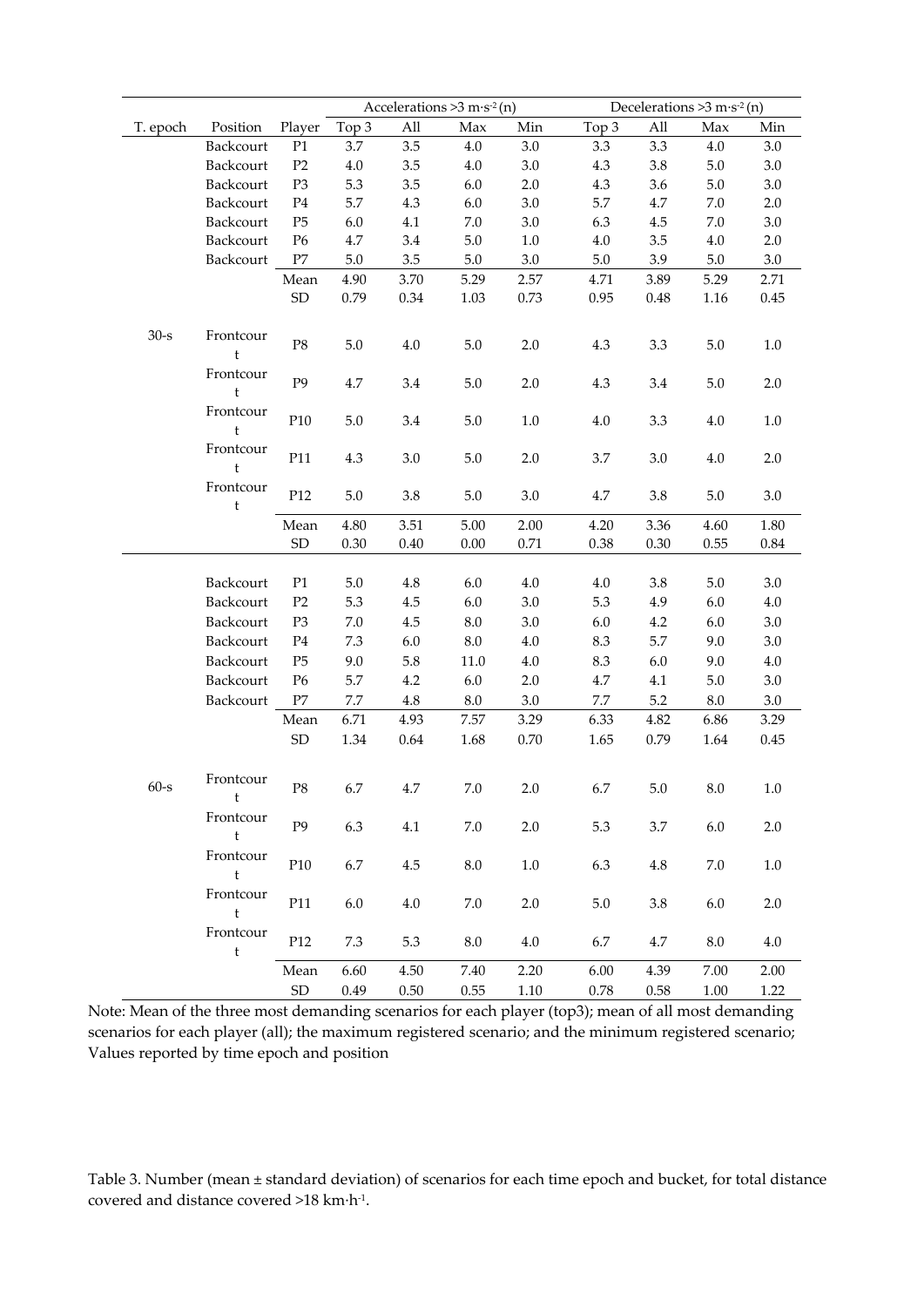| T. epoch | Bucket     |               |      | Total Distance Covered (m) |                    | Distance Covered $> 18$ km $\cdot$ h <sup>-1</sup> (m) |                        |  |  |  |  |
|----------|------------|---------------|------|----------------------------|--------------------|--------------------------------------------------------|------------------------|--|--|--|--|
|          |            | Frontcourt    |      | Backcourt                  |                    | Frontcourt                                             | Backcourt              |  |  |  |  |
|          | (0,10]     | $\pm$<br>8.36 | 4.90 | 9.39<br>$\pm$              | 4.80<br>$1.66 \pm$ | 1.41                                                   | 2.82<br>$\pm$ 2.54*    |  |  |  |  |
|          | (10,20]    | 5.39<br>$\pm$ | 2.95 | 6.74<br>$\pm$              | $3.97*$<br>3.16    | 2.26<br>$\pm$                                          | 3.87<br>2.77<br>$\pm$  |  |  |  |  |
|          | (20, 30)   | 6.48<br>$\pm$ | 3.29 | 9.61<br>$\pm$              | 4.98*<br>3.57      | 2.52<br>$\pm$                                          | 3.72<br>2.73<br>$\pm$  |  |  |  |  |
|          | (30, 40]   | 6.68<br>$\pm$ | 3.24 | 8.87<br>$\pm$              | $4.23*$<br>2.82    | 1.86<br>$\pm$                                          | 2.70<br>1.90<br>$\pm$  |  |  |  |  |
|          | (40, 50]   | 7.98<br>$\pm$ | 3.56 | 10.07<br>$\pm$             | 4.89*<br>1.68      | 1.52<br>$\pm$                                          | 2.03<br>1.57<br>$\pm$  |  |  |  |  |
|          | (50, 60]   | 8.77<br>$\pm$ | 4.18 | 12.03<br>$\pm$             | $5.67*$<br>1.20    | 1.09<br>$\pm$                                          | 1.23<br>$\pm$<br>0.88  |  |  |  |  |
| $30-s$   | (60, 70]   | 8.30<br>$\pm$ | 3.91 | 11.69<br>$\pm$             | $4.65*$<br>0.70    | 1.00<br>$\pm$                                          | 0.64<br>0.78<br>$\pm$  |  |  |  |  |
|          | (70, 80]   | 6.50<br>$\pm$ | 3.31 | 7.23<br>$\pm$              | 0.32<br>3.18       | 0.67<br>$\pm$                                          | 0.28<br>0.49<br>$\pm$  |  |  |  |  |
|          | (80, 90]   | 3.05<br>$\pm$ | 1.89 | 3.08<br>$\pm$              | 2.25<br>0.20       | 0.59<br>$\pm$                                          | 0.15<br>0.40<br>$\pm$  |  |  |  |  |
|          | (90, 100]  | 1.02<br>$\pm$ | 1.19 | 0.61<br>$\pm$              | $0.80*$<br>0.11    | 0.39<br>$\pm$                                          | 0.10<br>0.30<br>$\pm$  |  |  |  |  |
|          | (100, 110] | 0.16<br>$\pm$ | 0.43 | 0.13<br>$\pm$              | 0.39<br>0.16       | 0.37<br>$\pm$                                          | 0.15<br>0.40<br>$\pm$  |  |  |  |  |
|          | (110, 120) | 0.00<br>$\pm$ | 0.00 | 0.03<br>$\pm$              | 0.18<br>0.02       | 0.15<br>$\pm$                                          | 0.02<br>0.13<br>$\pm$  |  |  |  |  |
|          | (120, 130) | 0.00<br>$\pm$ | 0.00 | 0.00<br>$\pm$              | 0.00<br>0.00       | 0.00<br>$\pm$                                          | 0.02<br>$\pm$<br>0.13  |  |  |  |  |
|          | (130, 140] | 0.00<br>$\pm$ | 0.00 | 0.00<br>$\pm$              | 0.00<br>0.02       | 0.15<br>$\pm$                                          | 0.00<br>0.00<br>$\pm$  |  |  |  |  |
|          | (0,10]     | 3.66<br>$\pm$ | 2.59 | 4.52<br>$\pm$              | 2.25<br>1.43       | 1.28<br>$\pm$                                          | 1.88*<br>2.23<br>$\pm$ |  |  |  |  |
|          | (10, 20)   | 2.64<br>$\pm$ | 1.63 | 3.33<br>$\pm$              | 2.22<br>2.73       | 2.00<br>$\pm$                                          | 2.90<br>1.95<br>$\pm$  |  |  |  |  |
|          | (20, 30)   | 2.07<br>$\pm$ | 1.65 | 2.44<br>$\pm$              | 1.83<br>2.84       | 2.00<br>$\pm$                                          | 3.03<br>2.01<br>$\pm$  |  |  |  |  |
|          | (30, 40]   | 3.14<br>$\pm$ | 2.01 | 3.08<br>$\pm$              | 2.04<br>1.98       | 1.44<br>$\pm$                                          | 2.48<br>1.60<br>$\pm$  |  |  |  |  |
|          | (40,50]    | 3.50<br>$\pm$ | 1.85 | 4.36<br>$\pm$              | 2.79<br>1.52       | 1.34<br>$\pm$                                          | 1.56<br>1.22<br>$\pm$  |  |  |  |  |
|          | (50, 60]   | 4.43<br>$\pm$ | 2.08 | 5.95<br>$\pm$              | $3.35*$<br>1.05    | 0.96<br>$\pm$                                          | 1.08<br>1.10<br>$\pm$  |  |  |  |  |
|          | (60, 70]   | 4.73<br>$\pm$ | 2.68 | 6.61<br>$\pm$              | $3.07*$<br>0.82    | 0.95<br>$\pm$                                          | 0.59<br>0.82<br>$\pm$  |  |  |  |  |
| $60-s$   | (70, 80]   | 4.89<br>$\pm$ | 2.27 | 6.41<br>$\pm$              | 2.89*<br>0.41      | 0.62<br>$\pm$                                          | 0.33<br>$\pm$<br>0.63  |  |  |  |  |
|          | (80, 90]   | 3.09<br>$\pm$ | 1.74 | 3.92<br>$\pm$              | $2.27*$<br>0.14    | 0.35<br>$\pm$                                          | 0.20<br>0.40<br>$\pm$  |  |  |  |  |
|          | (90, 100]  | 0.82<br>$\pm$ | 1.04 | 1.05<br>$\pm$              | 1.02<br>0.14       | 0.35<br>$\pm$                                          | 0.20<br>0.48<br>$\pm$  |  |  |  |  |
|          | (100, 110] | 0.14<br>$\pm$ | 0.35 | 0.15<br>$\pm$              | 0.11<br>0.36       | 0.39<br>$\pm$                                          | 0.13<br>0.34<br>$\pm$  |  |  |  |  |
|          | (110, 120) | 0.00<br>$\pm$ | 0.00 | 0.00<br>$\pm$              | $0.00\,$<br>0.02   | 0.15<br>$\pm$                                          | 0.03<br>0.18<br>$\pm$  |  |  |  |  |
|          | (120, 130) | 0.00<br>$\pm$ | 0.00 | 0.00<br>$\pm$              | 0.00<br>0.00       | 0.00<br>$\ddot{}$                                      | 0.00<br>0.00<br>$\pm$  |  |  |  |  |
|          | (130, 140] | 0.00<br>$\pm$ | 0.00 | 0.00<br>$\pm$ 0.00         | 0.02               | 0.15<br>$\pm$                                          | 0.00<br>$\pm$ 0.00     |  |  |  |  |

Note: significant bootstrap *t*-test comparisons (*p* < 0.05) are bolded and marked with a \*

Table 4. Number (mean ± standard deviation) of scenarios for each time epoch and bucket, for accelerations and decelerations >3 m·s-2.

| 1. epoch | Bucket |            | Accelerations $> 3$ m·s <sup>-2</sup> (n) |            | Decelerations $> 3 \text{ m} \cdot \text{s}^{-2}$ (n) |  |  |
|----------|--------|------------|-------------------------------------------|------------|-------------------------------------------------------|--|--|
|          |        | Frontcourt | Backcourt                                 | Frontcourt | Backcourt                                             |  |  |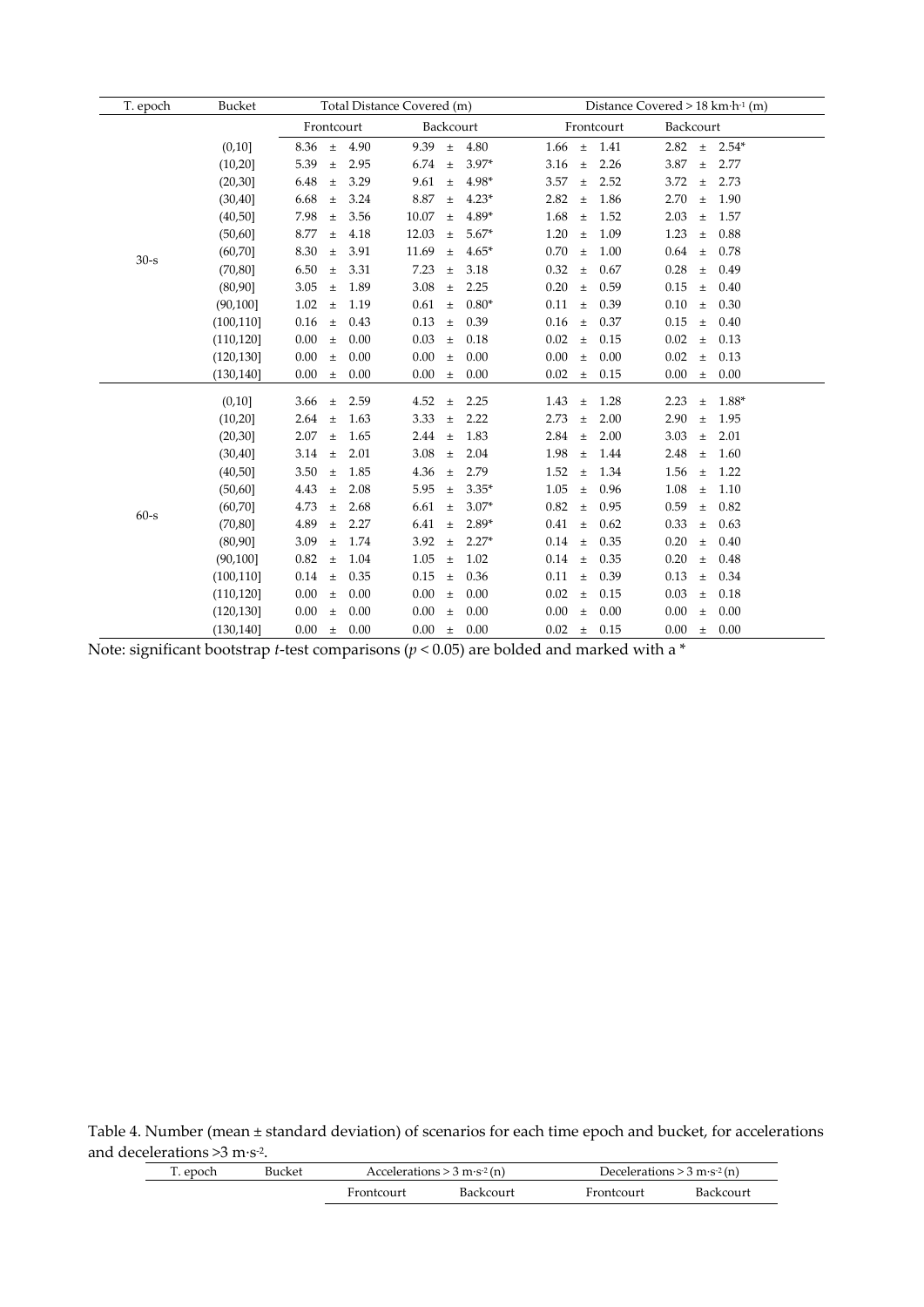|        | (0,10]     | 0.00 | $\pm$ | 0.00 | 0.00  | $\pm$ | 0.00     | 0.00  | $\pm$ | 0.00 | 0.00 | $\pm$ | 0.00    |
|--------|------------|------|-------|------|-------|-------|----------|-------|-------|------|------|-------|---------|
|        | (10,20]    | 5.55 | $\pm$ | 6.43 | 11.11 | $\pm$ | $10.62*$ | 0.00  | $\pm$ | 0.00 | 6.93 | $\pm$ | $9.03*$ |
|        | (20, 30]   | 5.59 | $\pm$ | 6.50 | 5.62  | $\pm$ | 7.71     | 11.30 | $\pm$ | 4.50 | 8.74 | $\pm$ | 8.70*   |
|        | (30, 40]   | 3.43 | $\pm$ | 3.84 | 5.67  | $\pm$ | $5.68*$  | 0.00  | $\pm$ | 0.00 | 4.30 | $\pm$ | $5.92*$ |
|        | (40, 50]   | 3.02 | $\pm$ | 4.41 | 2.92  | $\pm$ | 3.51     | 4.73  | $\pm$ | 4.03 | 5.05 | $\pm$ | 4.74    |
|        | (50, 60]   | 1.14 | $\pm$ | 1.61 | 2.20  | $\pm$ | $3.41*$  | 1.18  | $\pm$ | 2.41 | 1.46 | $\pm$ | 3.32    |
| $30-s$ | (60, 70]   | 0.89 | $\pm$ | 1.85 | 0.54  | $\pm$ | 1.12     | 1.32  | $\pm$ | 1.99 | 1.43 | $\pm$ | 2.31    |
|        | (70, 80]   | 0.43 | $\pm$ | 0.76 | 1.02  | $\pm$ | $1.92*$  | 0.43  | $\pm$ | 1.21 | 1.02 | $\pm$ | 2.35    |
|        | (80, 90]   | 0.16 | $\pm$ | 0.48 | 0.36  | $\pm$ | 0.86     | 0.50  | $\pm$ | 0.76 | 0.16 | $\pm$ | $0.82*$ |
|        | (90, 100]  | 0.34 | $\pm$ | 0.86 | 0.28  | $\pm$ | 0.90     | 0.45  | $\pm$ | 0.95 | 0.51 | $\pm$ | 0.79    |
|        | (100, 110] | 0.05 | $\pm$ | 0.21 | 0.10  | $\pm$ | 0.35     | 0.09  | $\pm$ | 0.29 | 0.00 | $\pm$ | $0.00*$ |
|        | (110, 120] | 0.02 | $\pm$ | 0.15 | 0.03  | $\pm$ | 0.18     | 0.05  | $\pm$ | 0.21 | 0.07 | $\pm$ | 0.25    |
|        | (120, 130) | 0.00 | $\pm$ | 0.00 | 0.00  | $\pm$ | 0.00     | 0.00  | $\pm$ | 0.00 | 0.02 | $\pm$ | 0.13    |
|        | (130, 140) | 0.00 | $\pm$ | 0.00 | 0.00  | $\pm$ | 0.00     | 0.00  | $\pm$ | 0.00 | 0.00 | $\pm$ | 0.00    |
|        | (0,10]     | 0.00 | $\pm$ | 0.00 | 0.00  | $\pm$ | 0.00     | 0.00  | $\pm$ | 0.00 | 0.00 | $\pm$ | 0.00    |
|        | (10,20]    | 7.32 | $\pm$ | 3.30 | 8.61  | $\pm$ | 3.59     | 6.84  | $\pm$ | 3.00 | 7.41 | $\pm$ | 4.97    |
|        | (20, 30]   | 2.36 | $\pm$ | 3.00 | 4.67  | $\pm$ | $4.41*$  | 1.50  | $\pm$ | 2.52 | 3.69 | $\pm$ | $3.70*$ |
|        | (30, 40]   | 2.36 | $\pm$ | 2.87 | 3.49  | $\pm$ | $2.76*$  | 2.77  | $\pm$ | 2.98 | 4.80 | $\pm$ | $3.49*$ |
|        | (40, 50]   | 2.16 | $\pm$ | 1.87 | 1.31  | $\pm$ | $2.13*$  | 1.41  | $\pm$ | 1.83 | 2.36 | $\pm$ | $2.74*$ |
|        | (50, 60]   | 0.82 | $\pm$ | 1.26 | 2.41  | $\pm$ | $2.05*$  | 1.73  | $\pm$ | 1.68 | 1.51 | $\pm$ | 1.95    |
| $60-s$ | (60, 70]   | 0.70 | $\pm$ | 1.13 | 0.41  | $\pm$ | 1.15     | 0.11  | $\pm$ | 0.39 | 0.85 | $\pm$ | $1.55*$ |
|        | (70, 80]   | 0.32 | $\pm$ | 0.71 | 0.85  | $\pm$ | $1.44*$  | 0.89  | $\pm$ | 1.26 | 0.82 | $\pm$ | 1.42    |
|        | (80, 90]   | 0.18 | $\pm$ | 0.45 | 0.28  | $\pm$ | 0.84     | 0.05  | $\pm$ | 0.21 | 0.64 | $\pm$ | $1.27*$ |
|        | (90, 100]  | 0.18 | $\pm$ | 0.54 | 0.23  | $\pm$ | 0.69     | 0.25  | $\pm$ | 0.72 | 0.31 | $\pm$ | 0.65    |
|        | (100, 110] | 0.07 | $\pm$ | 0.33 | 0.08  | $\pm$ | 0.38     | 0.02  | $\pm$ | 0.15 | 0.10 | $\pm$ | 0.35    |
|        | (110, 120] | 0.07 | $\pm$ | 0.25 | 0.05  | $\pm$ | 0.22     | 0.11  | $\pm$ | 0.32 | 0.02 | $\pm$ | 0.13    |
|        | (120, 130) | 0.00 | $\pm$ | 0.00 | 0.02  | $\pm$ | 0.13     | 0.00  | $\pm$ | 0.00 | 0.02 | $\pm$ | 0.13    |
|        | (130, 140) | 0.00 | $\pm$ | 0.00 | 0.00  | $\pm$ | 0.00     | 0.00  | $\pm$ | 0.00 | 0.00 | $\pm$ | 0.00    |

Note: significant bootstrap *t*-test comparisons (*p* < 0.05) are bolded and marked with a \*



Figure 1. Ultra-wide band positioning system on a basketball court.

Note: X is court width, y is court length and z is height of the antenna. Numbers show the disposition of antennas in cm: 0 is  $x = 0$ ,  $y = 0$ ,  $z = 600$ ; 1 is  $x = 2924$ ,  $y = 5208$ ,  $z = 600$ ; 2 is  $x = 0$ ,  $y = 5208$ ,  $z = 600$ ; 3 is  $x = 2928$ ,  $y = 7$ ,  $z = 600$ ; 4 is  $x = 1469$ ,  $y = 5207$ ,  $z = 600$ ; and 5 is  $x = 1456$ ,  $y = 2$ ,  $z = 600$ .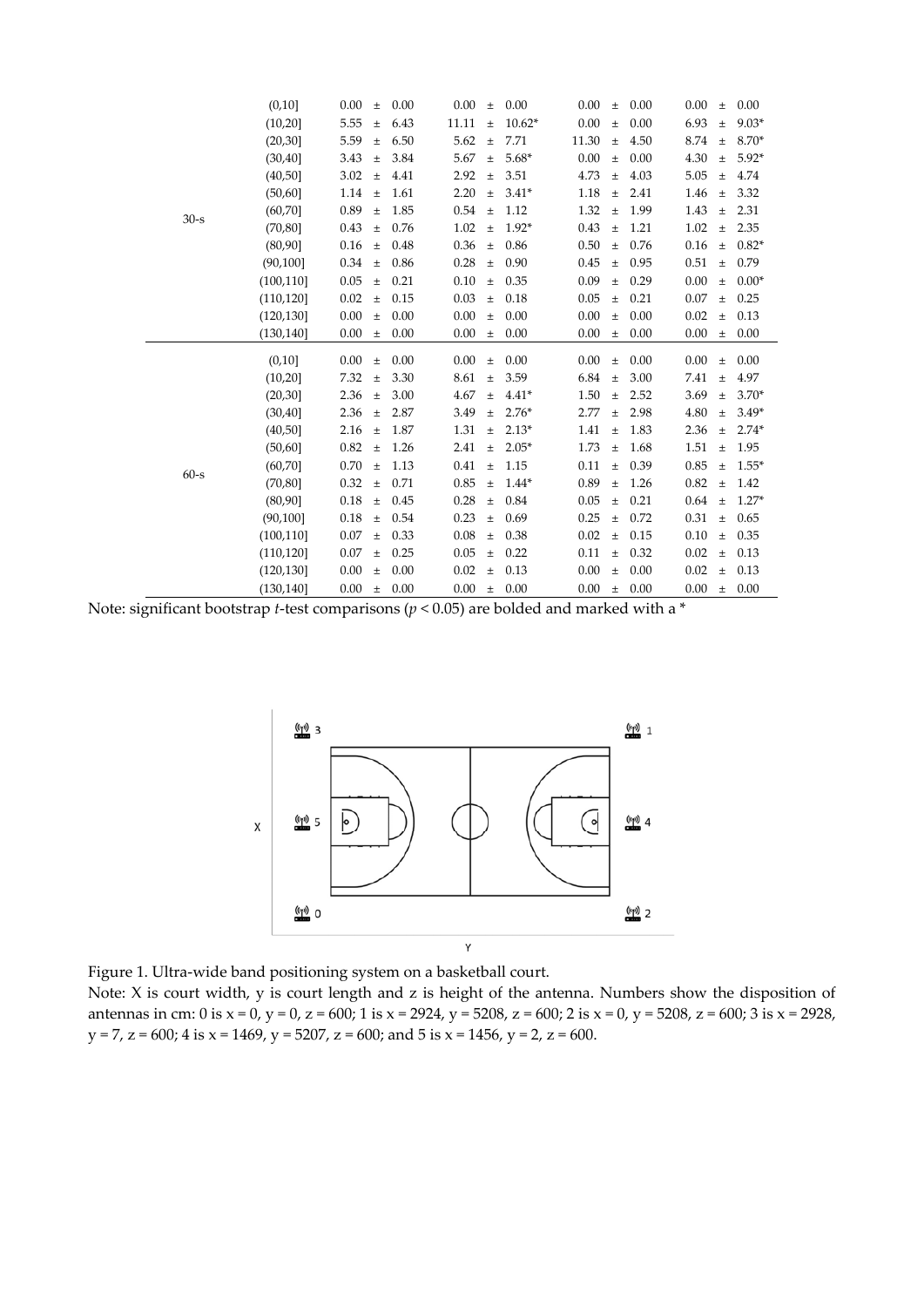

Figure 2. Distribution (violin plot), quartiles 25 and 75 (vertical lines), and mean (point or triangle, depending on the player's position) of the number of scenarios for each bucket, position, and variable, in the 30-s epoch. Note = (A) total distance covered, (B) distance covered >18 km·h<sup>-1</sup>, (C) accelerations >3 m·s<sup>-2</sup>, (D) decelerations  $>3 \text{ m} \cdot \text{s}^{-2}$ .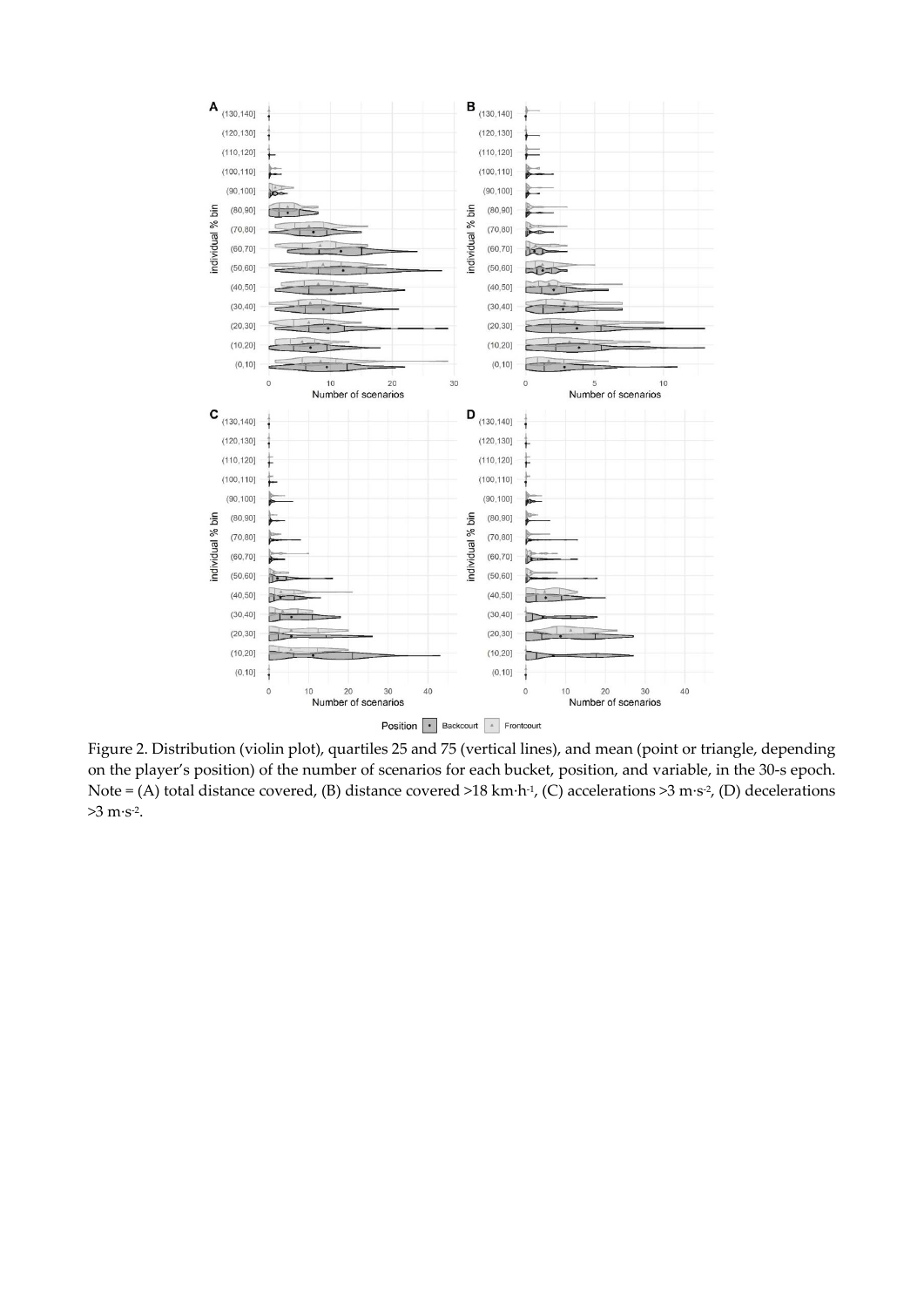

Figure 3. Distribution (violin plot), quartiles 25 and 75 (vertical lines), and mean (point or triangle, depending on the player's position) of the number of scenarios for each bucket, position, and variable, in the 60-s epoch. Note = (A) total distance covered, (B) distance covered >18 km·h<sup>-1</sup>, (C) accelerations >3 m·s<sup>-2</sup>, (D) decelerations >3 m·s-2.